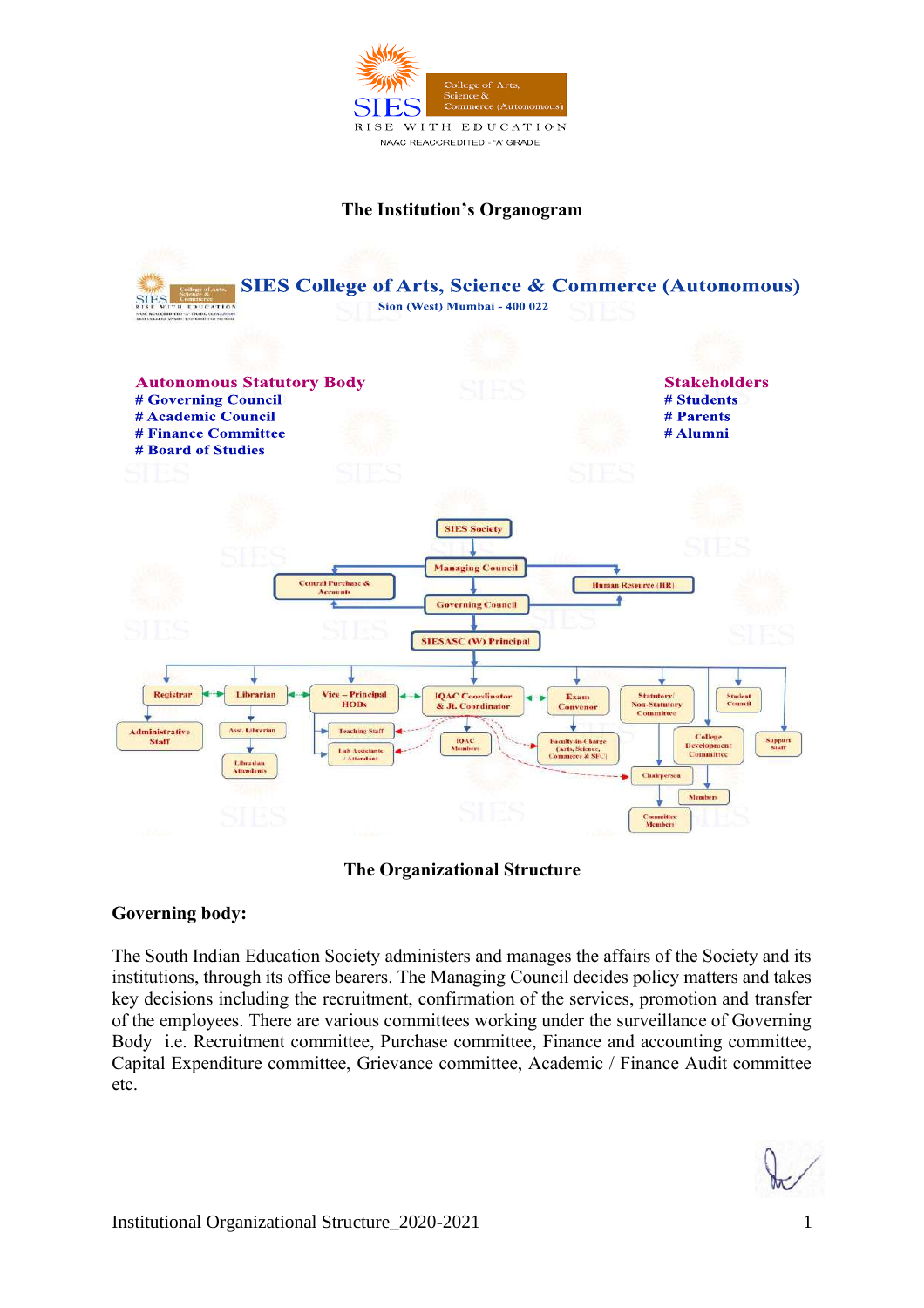### **Human Resource:**

The Society HR policy in place that includes recruitment of new teaching & non-teaching staff, all kinds of leaves, medical benefits. There is a Central IT Team and Central Training Department to support the institute in IT services and training programme. Central Training Department in coordination with the HR Department provide additional technical and service excellence training required, based on individual job responsibility or as per the recommendation of the HOD/HOI.

## **Service and Promotion rules:**

The service rules decided by the UGC, University of Mumbai and the State Government for the appointments and Promotions of the Teachers, Director of Physical Education and Librarian are followed.

For the non-teaching staff, the rules of the state government is considered. Maharashtra Public Universities Act 2016 is also followed carefully.

# **College Development Committee:**

According to the Maharashtra Public Universities Act 2016, the Local Managing Committee has been replaced by College Development Committee. Members from the Management, expert from the field of education, research, society, industries, teaching, non-teaching staff and students are represented in this Committee. College Development Committee prepares an overall comprehensive development plan of the college regarding academic, administrative and infrastructural growth. It takes efforts to foster excellence in curricular, co-curricular and extracurricular activities, the annual financial estimates (budget), financial statements of the college and an annual calendar. It takes decision regarding to introduce new academic courses and the creation of additional teaching and administrative posts, policy to encourage and strengthen research culture, consultancy, collaboration and extension activities in the college, the use of information and communication technology in teaching and learning process. The reports of the Internal Quality Assurance Committee are discussed and appropriate suggestions are communicated to the respective authority.

### **Administrative Set-up:-**

# **Head of the Institute (HOI):**

The Principal is the Head of the Institution , has complete responsibility and accountability for all the functions of the College. HOI takes decisions regarding academic, administrative, finance, promotion of co -curricular and extracurricular activities, motivate faculty for exploring new avenues for research projects, consultancy and publish research articles/books, foster industry linkage and consultancy in accordance with the policy matters as per the rule and regulation of State Government and University Grant Commission.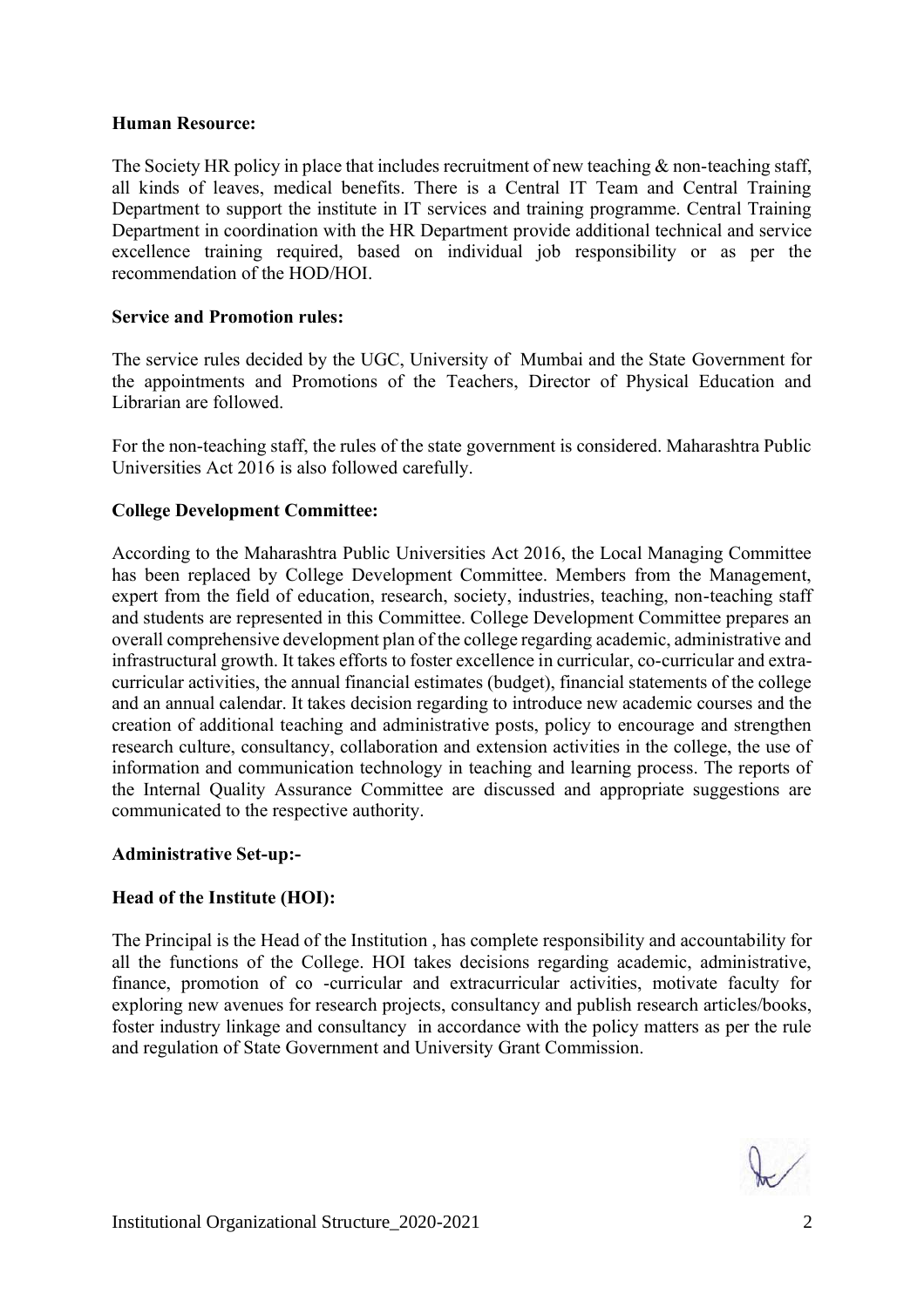# **Registrar:**

The Registrar is the Administrative Head is the custodian of the college office which includes three sections- Establishment, Accounts and UGC. Head clerk, senior clerks, junior clerks, assistants and non-teaching staff support them. Works like admissions, fee collection, scholarships and issue of various certificates, maintaining service records of the employees, keeping accounts and dealing with UGC schemes are maintained by the college office.

## **Heads of the Department (HOD) and Course Co-ordinators:**

HOD and Course co-ordinators Work under the supervision, direction and the control of the HOI. Supervise the working of the teachers and the employees working in the Department. Review the Performance of the teachers and employees working in the Department and submit Confidential Reports to the HOI. Prepare the annual financial estimates of the Department, time table for theory and practical classes teaching and seminars/assignments and examinations and/or tests. Raise Purchase Requisition for the purchase of equipment, chemicals, and books etc. for the Department and submit the same to the HOI. Ensure smooth conduct of the examinations/tests and evaluation of papers within prescribed timelines.

## **Teaching Faculty:**

Teachers engage and build their capacity to improve in academic and professional competence by availing of all opportunities to attend and participate in academic programmes, such as Seminars, Orientation Programmes, Refresher Courses, In-service Training Programmes, etc. Conduct classes/lectures as per the prescribed timetable including additional class/lectures if necessary, within the guidelines prescribed by the affiliating body/Management. Avail of leave from work with prior permission or grant of leave, subject to exceptions prescribed as per the rules. Conduct Tutorials, Practical, Counseling etc. Conduct Invigilation duties and Evaluation of papers and assignments as instructed by the HOD/HOI. Attend extra-curricular, co-curricular activities organized by the college, and administrative and supervisory work and maintenance of records and Assessment Reports or any other duties of a teacher assigned by the HOI/HOD. Assist the college authorities to enforce and maintain discipline among the students.

### **Non-Teaching Faculty:**

The Registrar regulates the work and conduct of the Non-teaching staff in accordance with the Act, Statues, Ordinances, Rules and Regulations. Non-teaching staff are the custodian of the records, the college seal and such other property of the College as the HOI may commit to his charge. Facilitate and ensure coordination between the teaching and non-teaching staff in all matters related to college administration. Maintain records of visitors to the college regarding courses being conducted, examination and admission rules and other allied matters. Ensure completion within necessary timelines of all work related to affiliation, extension of affiliation, approval/ extension of approvals, obtaining staff approvals and ensure compliance of all applicable rules and regulations in relation to appointments and college administration. Supervise and ensure smooth conduct of internal, external and university examinations and coordinate with the HOI and the HOD for distribution of all examination related work. Monitor the use, breakdown, maintenance and repairs of all office equipment and Machines including renewal of AMC's and submit a detailed monthly report to the HOI and Head – Administration. Perform the duties assigned by the HOI or the Management.